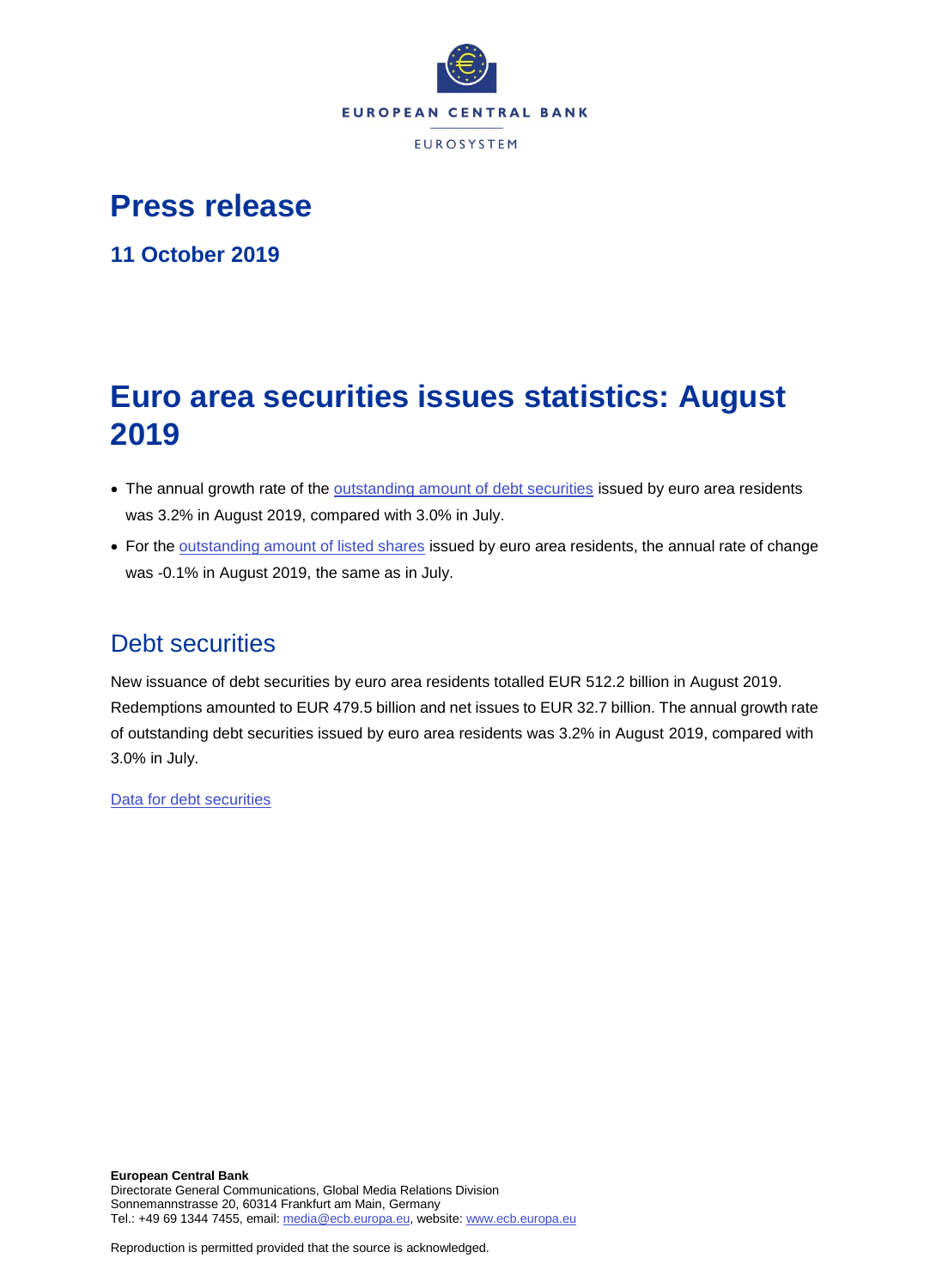#### **Chart 1**

Debt securities issued by euro area residents



## Breakdown by maturity

The annual growth rate of outstanding short-term debt securities increased from 2.1% in July 2019 to 4.5% in August. For long-term debt securities, the annual growth rate was 3.1% in August 2019, compared with 3.0% in July. The annual growth rate of outstanding fixed rate long-term debt securities was 4.1% in August 2019, compared with 4.0% in July. The annual rate of change of outstanding variable rate long-term debt securities was -3.1% in August 2019, the same as in July.

[Data for breakdown by maturity](http://sdw.ecb.europa.eu/browseSelection.do?type=series&q=SEC.M.I8.1000.F33100.N.I.Z01.A.Z%2c+SEC.M.I8.1000.F33200.N.I.Z01.A.Z%2c+SEC.M.I8.1000.F33201.N.I.Z01.A.Z%2c+SEC.M.I8.1000.F33202.N.I.Z01.A.Z&node=SEARCHRESULTS&ec=&oc=&rc=&cv=&pb=&dc=&df=)

### Breakdown by sector

As regards the sectoral breakdown, the annual growth rate of outstanding debt securities issued by non-financial corporations increased from 4.8% in July 2019 to 5.7% in August. For the monetary financial institutions (MFIs) sector, this growth rate decreased from 5.2% in July 2019 to 4.9% in August.

#### **European Central Bank**

Directorate General Communications, Global Media Relations Division Sonnemannstrasse 20, 60314 Frankfurt am Main, Germany Tel.: +49 69 1344 7455, email[: media@ecb.europa.eu,](mailto:media@ecb.europa.eu) website[: www.ecb.europa.eu](file:///C:/Users/spyroun/AppData/Roaming/OpenText/OTEdit/EC_darwin/c16022696/www.ecb.europa.eu)

Reproduction is permitted provided that the source is acknowledged.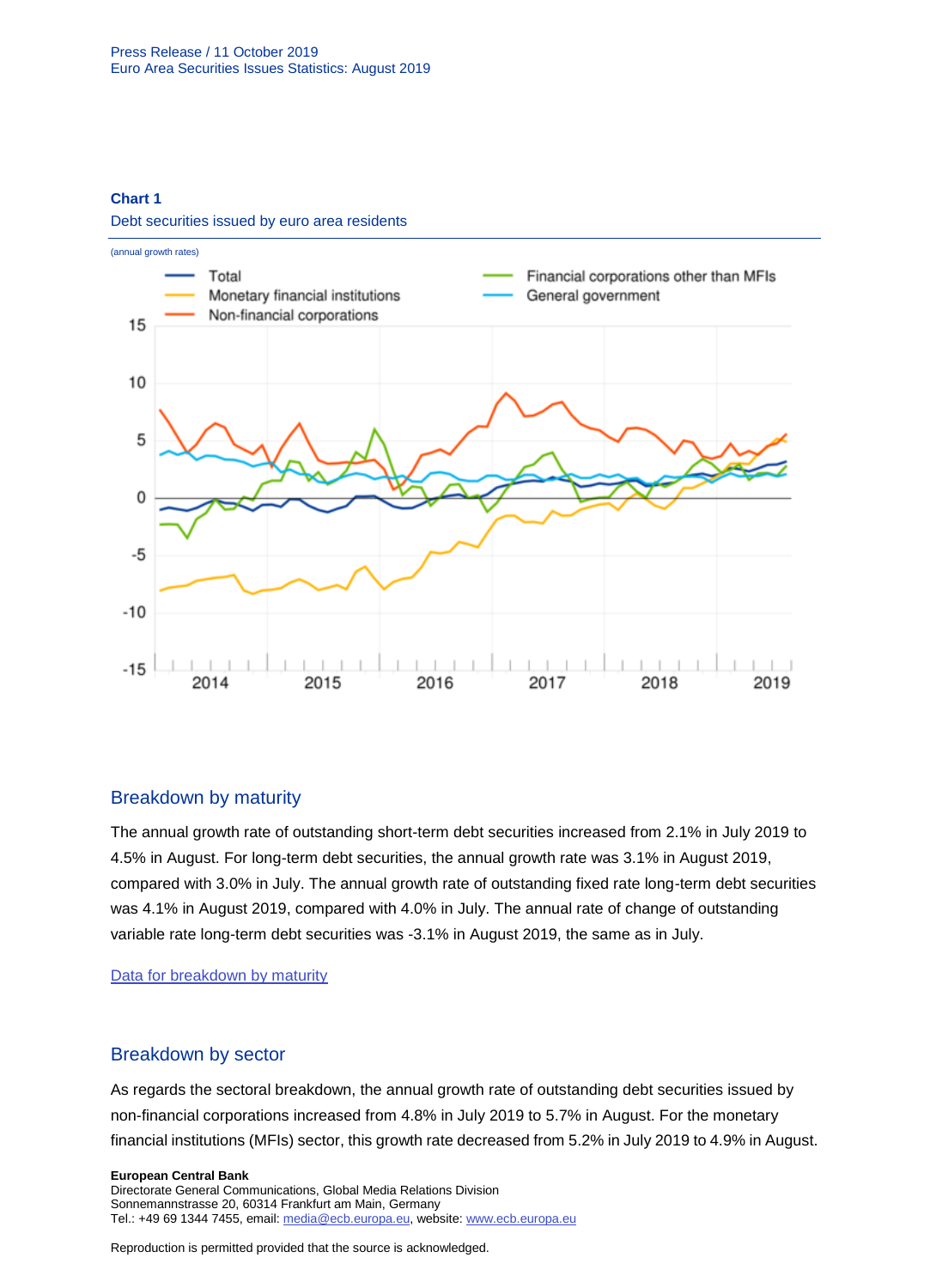The annual growth rate of outstanding debt securities issued by financial corporations other than MFIs increased from 2.0% in July 2019 to 2.9% in August. For the general government, this growth rate was 2.1% in August 2019, compared with 1.9% in July.

The annual growth rate of outstanding short-term debt securities issued by MFIs increased from 9.0% in July 2019 to 11.0% in August. The annual growth rate of outstanding long-term debt securities issued by MFIs decreased from 4.6% in July 2019 to 4.0% in August.

[Data for breakdown by sector](http://sdw.ecb.europa.eu/browseSelection.do?type=series&q=SEC.M.I8.1100.F33000.N.I.Z01.A.Z%2cSEC.M.I8.1220.F33000.N.I.Z01.A.Z%2cSEC.M.I8.1235.F33000.N.I.Z01.A.Z%2cSEC.M.I8.1300.F33000.N.I.Z01.A.Z%2cSEC.M.I8.1220.F33100.N.I.Z01.A.Z%2cSEC.M.I8.1220.F33200.N.I.Z01.A.Z&node=SEARCHRESULTS&ec=&oc=&rc=&cv=&pb=&dc=&df=)

## Breakdown by currency

Concerning the currency breakdown, the annual growth rate of outstanding euro-denominated debt securities was 3.7% in August 2019, compared with 3.5% in July. For debt securities in other currencies, this growth rate increased from 0.1% in July 2019 to 0.7% in August.

[Data for breakdown by currency](http://sdw.ecb.europa.eu/browseSelection.do?type=series&q=SEC.M.I8.1000.F33000.N.I.EUR.A.Z%2cSEC.M.I8.1000.F33000.N.I.Z06.A.Z&node=SEARCHRESULTS&ec=&oc=&rc=&cv=&pb=&dc=&df=)

# Listed shares

New issuance of listed shares by euro area residents totalled EUR 2.9 billion in August 2019. Redemptions amounted to EUR 12.0 billion and net redemptions to EUR 9.1 billion. The annual rate of change of the outstanding amount of listed shares issued by euro area residents (excluding valuation changes) was -0.1% in August 2019, the same as in July. The annual rate of change of listed shares issued by non-financial corporations was -0.2% in August 2019, compared with -0.1% in July. For MFIs, the corresponding rate of change was -0.1% in August 2019, the same as in July. For financial corporations other than MFIs, this rate of change was -0.1% in August 2019, the same as in July.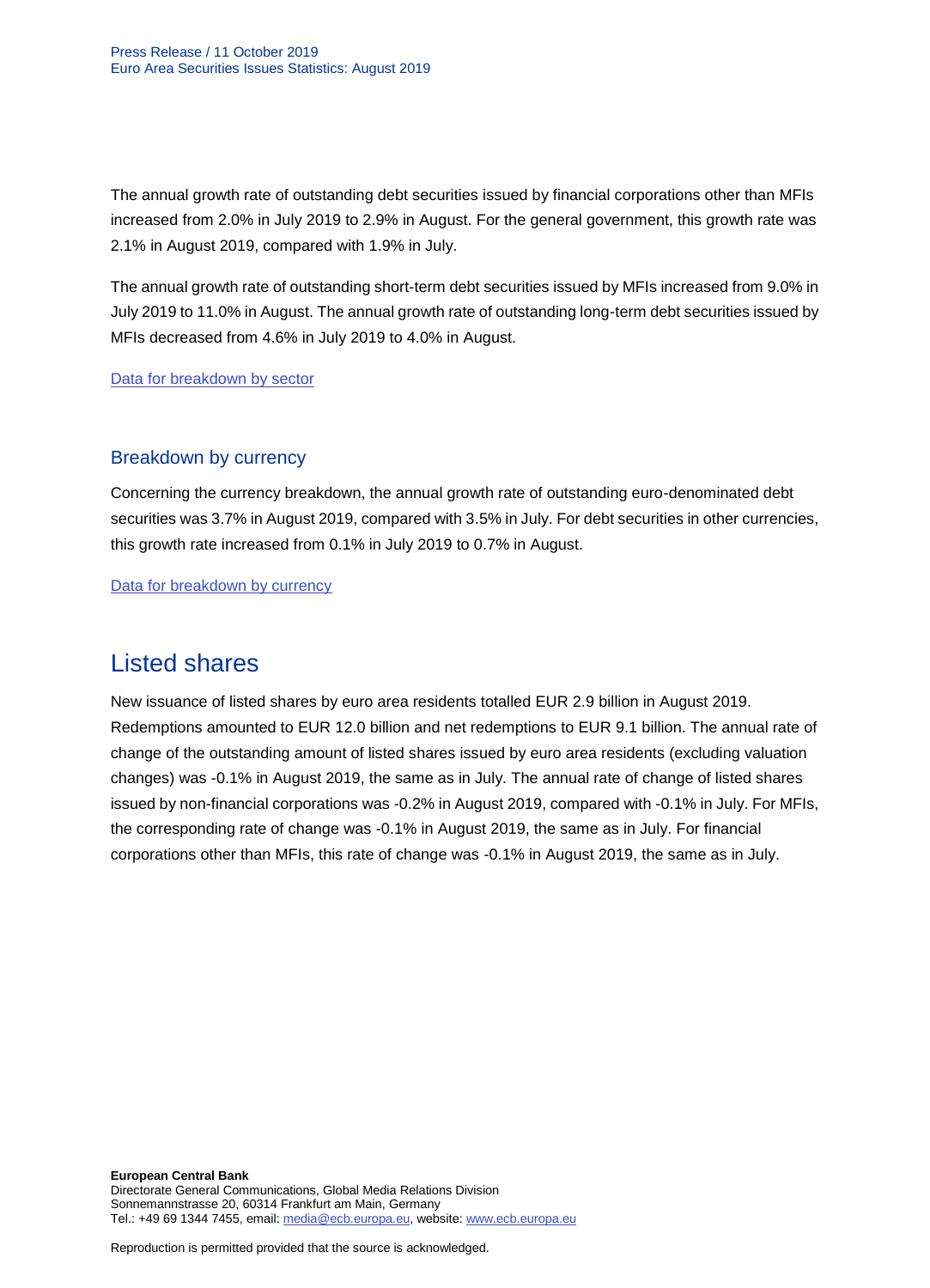### **Chart 2**



Listed shares issued by euro area residents

The market value of the outstanding amount of listed shares issued by euro area residents totalled EUR 7,839.7 billion at the end of August 2019. Compared with EUR 8,020.0 billion at the end of August 2018, this represents an annual decrease of -2.2% in the value of the stock of listed shares in August 2019, up from -2.3% in July.

[Data for listed shares](http://sdw.ecb.europa.eu/browseSelection.do?type=series&q=SEC.M.I8.1000.F51100.M.2.Z01.E.Z%2cSEC.M.I8.1000.F51100.M.3.Z01.E.Z%2cSEC.M.I8.1000.F51100.M.4.Z01.E.Z%2cSEC.M.I8.1000.F51100.M.I.Z01.A.Z%2cSEC.M.I8.1100.F51100.M.I.Z01.A.Z%2cSEC.M.I8.1220.F51100.M.I.Z01.A.Z%2cSEC.M.I8.1235.F51100.M.I.Z01.A.Z%2cSEC.M.I8.1000.F51100.M.1.Z01.E.Z&node=SEARCHRESULTS&ec=&oc=&rc=&cv=&pb=&dc=&df=)

# Annex

- [Table 1: Debt securities issued by euro area residents, by currency and original maturity](http://sdw.ecb.europa.eu/web/generator/prl/pr_sec_t01_201908.pdf)
- [Table 2: Debt securities issued by euro area residents in all currencies, by issuing sector and maturity](http://sdw.ecb.europa.eu/web/generator/prl/pr_sec_t02_201908.pdf)
- [Table 3: Listed shares issued by euro area residents, by issuing sector](http://sdw.ecb.europa.eu/web/generator/prl/pr_sec_t03_201908.pdf)
- [Charts: Annual growth rates of debt securities and listed shares issued by euro area](http://sdw.ecb.europa.eu/web/generator/prl/pr_sec_c01_201908.pdf) residents

#### **European Central Bank**

Directorate General Communications, Global Media Relations Division Sonnemannstrasse 20, 60314 Frankfurt am Main, Germany Tel.: +49 69 1344 7455, email[: media@ecb.europa.eu,](mailto:media@ecb.europa.eu) website[: www.ecb.europa.eu](file:///C:/Users/spyroun/AppData/Roaming/OpenText/OTEdit/EC_darwin/c16022696/www.ecb.europa.eu)

Reproduction is permitted provided that the source is acknowledged.